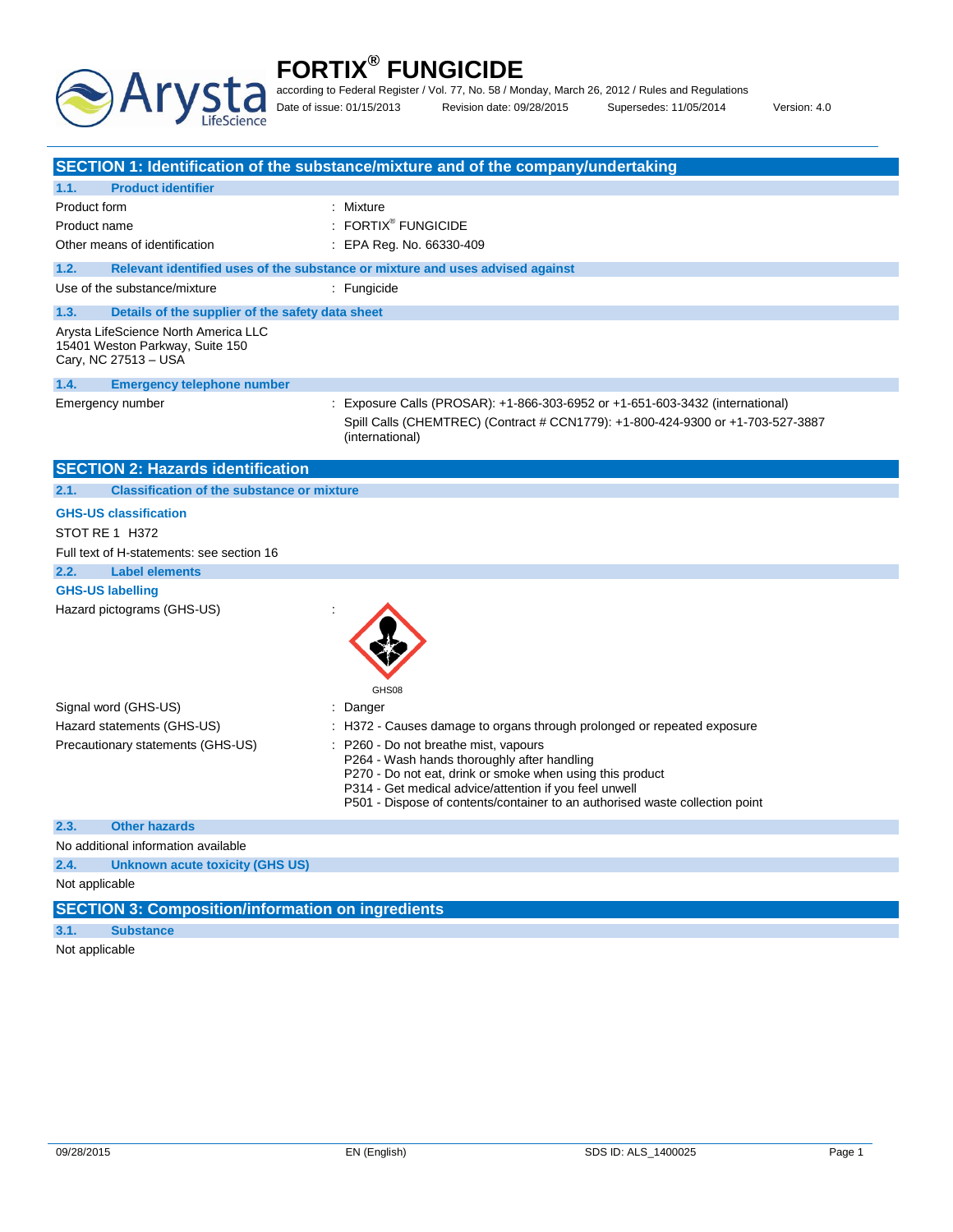### Safety Data Sheet

according to Federal Register / Vol. 77, No. 58 / Monday, March 26, 2012 / Rules and Regulations

| 3.2.<br><b>Mixture</b>                                                                                         |                           |           |                                                                                                                                                       |
|----------------------------------------------------------------------------------------------------------------|---------------------------|-----------|-------------------------------------------------------------------------------------------------------------------------------------------------------|
| <b>Name</b>                                                                                                    | <b>Product identifier</b> | $%$ (w/w) | <b>GHS-US classification</b>                                                                                                                          |
| Flutriafol                                                                                                     | (CAS No) 76674-21-0       | $15 - 25$ | Acute Tox. 4 (Oral), H302<br>Acute Tox. 3 (Dermal), H311<br>Acute Tox. 4 (Inhalation: dust, mist), H332<br>STOT RE 2. H373<br>Aquatic Chronic 3, H412 |
| Fluoxastrobin<br>(Main constituent)                                                                            | (CAS No) 361377-29-9      | $10 - 20$ | Acute Tox. 4 (Inhalation: dust, mist), H332<br>STOT RE 1, H372<br>Aquatic Acute 1, H400<br>Aquatic Chronic 1, H410                                    |
| Residues (petroleum), catalytic reformer fractionator,<br>sulfonated, polymers with formaldehyde, sodium salts | (CAS No) 68425-94-5       | $1 - 5$   | Skin Irrit. 2. H315<br>Eve Irrit, 2A, H319                                                                                                            |

**\*Chemical name, CAS number and/or exact concentration have been withheld as a trade secret**

Full text of H-statements: see section 16

| <b>SECTION 4: First aid measures</b>                                                      |                                                                                                                                                                                             |  |  |
|-------------------------------------------------------------------------------------------|---------------------------------------------------------------------------------------------------------------------------------------------------------------------------------------------|--|--|
| 4.1.<br><b>Description of first aid measures</b>                                          |                                                                                                                                                                                             |  |  |
| First-aid measures general                                                                | : Never give anything by mouth to an unconscious person. If you feel unwell, seek medical<br>advice (show the label where possible).                                                        |  |  |
| First-aid measures after inhalation                                                       | : If inhaled and if breathing is difficult, remove victim to fresh air and keep at rest in a position<br>comfortable for breathing.                                                         |  |  |
| First-aid measures after skin contact                                                     | : Wash skin with mild soap and water. Remove contaminated clothing and shoes.                                                                                                               |  |  |
| First-aid measures after eye contact                                                      | : If in eyes: Rinse cautiously with water for several minutes. Remove contact lenses, if present<br>and easy to do. Continue rinsing.                                                       |  |  |
| First-aid measures after ingestion                                                        | : Do NOT induce vomiting. Rinse mouth. Get medical advice/attention.                                                                                                                        |  |  |
| 4.2.<br>Most important symptoms and effects, both acute and delayed                       |                                                                                                                                                                                             |  |  |
| Symptoms/injuries                                                                         | : Causes damage to organs through prolonged or repeated exposure.                                                                                                                           |  |  |
| 4.3.<br>Indication of any immediate medical attention and special treatment needed        |                                                                                                                                                                                             |  |  |
| All treatments should be based on observed signs and symptoms of distress in the patient. |                                                                                                                                                                                             |  |  |
| <b>SECTION 5: Firefighting measures</b>                                                   |                                                                                                                                                                                             |  |  |
| 5.1.<br><b>Extinguishing media</b>                                                        |                                                                                                                                                                                             |  |  |
| Suitable extinguishing media                                                              | : Carbon dioxide. Dry powder. Foam. Water spray.                                                                                                                                            |  |  |
| Unsuitable extinguishing media                                                            | : None known.                                                                                                                                                                               |  |  |
| 5.2.<br>Special hazards arising from the substance or mixture                             |                                                                                                                                                                                             |  |  |
| Fire hazard                                                                               | : Not flammable.                                                                                                                                                                            |  |  |
| Reactivity                                                                                | : No dangerous reactions known.                                                                                                                                                             |  |  |
| 5.3.<br><b>Advice for firefighters</b>                                                    |                                                                                                                                                                                             |  |  |
| Firefighting instructions                                                                 | : Do not allow run-off from fire fighting to enter drains or water courses. Exercise caution when<br>fighting any chemical fire.                                                            |  |  |
| Protection during firefighting                                                            | : Do not enter fire area without proper protective equipment, including respiratory protection.<br>Wear fire/flame resistant/retardant clothing. Wear a self contained breathing apparatus. |  |  |
| <b>SECTION 6: Accidental release measures</b>                                             |                                                                                                                                                                                             |  |  |
| Personal precautions, protective equipment and emergency procedures<br>6.1.               |                                                                                                                                                                                             |  |  |
| General measures                                                                          | : Avoid contact with skin and eyes. Avoid creating or spreading dust.                                                                                                                       |  |  |
| 6.1.1.<br>For non-emergency personnel                                                     |                                                                                                                                                                                             |  |  |
| Protective equipment                                                                      | : Wear suitable gloves.                                                                                                                                                                     |  |  |
| <b>Emergency procedures</b>                                                               | : Evacuate unnecessary personnel.                                                                                                                                                           |  |  |
| 6.1.2.<br>For emergency responders                                                        |                                                                                                                                                                                             |  |  |
| Protective equipment                                                                      | : Wear suitable gloves.                                                                                                                                                                     |  |  |
| <b>Emergency procedures</b>                                                               | : Ventilate area.                                                                                                                                                                           |  |  |
| 6.2.<br><b>Environmental precautions</b>                                                  |                                                                                                                                                                                             |  |  |
| Do not discharge into drains or the environment.                                          |                                                                                                                                                                                             |  |  |
| Methods and material for containment and cleaning up<br>6.3.                              |                                                                                                                                                                                             |  |  |
| For containment                                                                           | : Absorb and/or contain spill with inert material, then place in suitable container.                                                                                                        |  |  |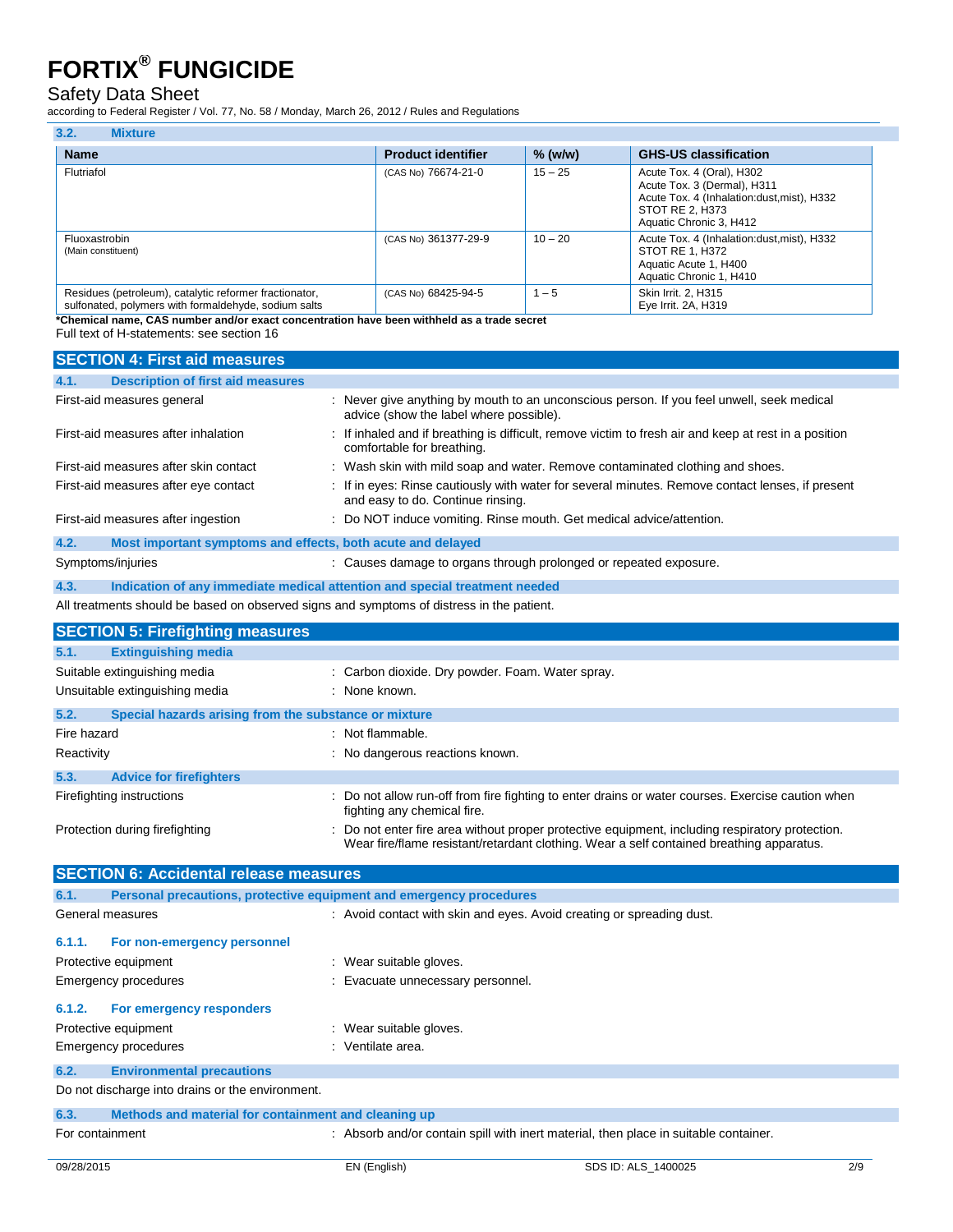Safety Data Sheet

according to Federal Register / Vol. 77, No. 58 / Monday, March 26, 2012 / Rules and Regulations

Methods for cleaning up **included to the CO** : Wipe up with absorbent material (for example cloth). Take up in non-combustible absorbent material and shove into container for disposal.

### **6.4. Reference to other sections**

Section 13: disposal information. Section 7: safe handling. Section 8: personal protective equipment.

| <b>SECTION 7: Handling and storage</b>                                                           |                                |                                                              |                                                                                                                                                                                |
|--------------------------------------------------------------------------------------------------|--------------------------------|--------------------------------------------------------------|--------------------------------------------------------------------------------------------------------------------------------------------------------------------------------|
|                                                                                                  |                                |                                                              |                                                                                                                                                                                |
| <b>Precautions for safe handling</b><br>7.1.                                                     |                                |                                                              |                                                                                                                                                                                |
| Precautions for safe handling                                                                    |                                | : Do not breathe mist, spray, vapours.                       |                                                                                                                                                                                |
| Hygiene measures                                                                                 |                                |                                                              | : Do not eat, drink or smoke when using this product. Wash hands and other exposed areas with<br>mild soap and water before eating, drinking or smoking and when leaving work. |
| 7.2.                                                                                             |                                | Conditions for safe storage, including any incompatibilities |                                                                                                                                                                                |
| Storage conditions                                                                               |                                |                                                              | : Do not store near food, foodstuffs, drugs, or potable water supplies. Store in a dry place.                                                                                  |
| Incompatible products                                                                            |                                | : None known.                                                |                                                                                                                                                                                |
| 7.3.<br><b>Specific end use(s)</b>                                                               |                                |                                                              |                                                                                                                                                                                |
| Fungicide.                                                                                       |                                |                                                              |                                                                                                                                                                                |
| <b>SECTION 8: Exposure controls/personal protection</b>                                          |                                |                                                              |                                                                                                                                                                                |
| 8.1.<br><b>Control parameters</b>                                                                |                                |                                                              |                                                                                                                                                                                |
| <b>FORTIX<sup>®</sup> FUNGICIDE</b>                                                              |                                |                                                              |                                                                                                                                                                                |
| <b>ACGIH</b>                                                                                     | Not applicable                 |                                                              |                                                                                                                                                                                |
| <b>OSHA</b>                                                                                      | Not applicable                 |                                                              |                                                                                                                                                                                |
| <b>Fluoxastrobin (361377-29-9)</b>                                                               |                                |                                                              |                                                                                                                                                                                |
| <b>ACGIH</b>                                                                                     | Not applicable                 |                                                              |                                                                                                                                                                                |
| <b>OSHA</b>                                                                                      | Not applicable                 |                                                              |                                                                                                                                                                                |
| <b>Flutriafol (76674-21-0)</b>                                                                   |                                |                                                              |                                                                                                                                                                                |
| <b>ACGIH</b>                                                                                     | Not applicable                 |                                                              |                                                                                                                                                                                |
| <b>OSHA</b>                                                                                      | Not applicable                 |                                                              |                                                                                                                                                                                |
|                                                                                                  |                                |                                                              | Residues (petroleum), catalytic reformer fractionator, sulfonated, polymers with formaldehyde, sodium salts (68425-94-5)                                                       |
| <b>ACGIH</b>                                                                                     | ACGIH TWA (mg/m <sup>3</sup> ) |                                                              | 5 mg/m <sup>3</sup> respirable dust                                                                                                                                            |
| <b>OSHA</b>                                                                                      | Not applicable                 |                                                              |                                                                                                                                                                                |
| 8.2.<br><b>Exposure controls</b>                                                                 |                                |                                                              |                                                                                                                                                                                |
| Appropriate engineering controls                                                                 |                                | ventilation of the work station.                             | : Avoid dispersal of dust in the air (ie, clearing dust surfaces with compressed air). Ensure good                                                                             |
| Personal protective equipment<br>: Avoid all unnecessary exposure.                               |                                |                                                              |                                                                                                                                                                                |
| : Use rubber gloves.<br>Hand protection                                                          |                                |                                                              |                                                                                                                                                                                |
| : In case of splashing or aerosol production: protective goggles.<br>Eye protection              |                                |                                                              |                                                                                                                                                                                |
| : Wear water impervious or resistant protective clothing and gloves.<br>Skin and body protection |                                |                                                              |                                                                                                                                                                                |
| Respiratory protection                                                                           |                                | equipped with particulate filtering cartridges.              | : In case of inadequate ventilation wear respiratory protection. Use air-purifying respirator                                                                                  |

| <b>SECTION 9: Physical and chemical properties</b>            |                             |  |  |  |
|---------------------------------------------------------------|-----------------------------|--|--|--|
| Information on basic physical and chemical properties<br>9.1. |                             |  |  |  |
| Physical state                                                | : Liquid                    |  |  |  |
| Colour                                                        | : Off-white                 |  |  |  |
| Odour                                                         | : Mild                      |  |  |  |
| Odour threshold                                               | : No data available         |  |  |  |
| pH                                                            | $: 6.5 - 8 (1%$ Suspension) |  |  |  |
| Melting point                                                 | : No data available         |  |  |  |
| Freezing point                                                | : No data available         |  |  |  |
| Boiling point                                                 | : No data available         |  |  |  |
| Flash point                                                   | : $>93^{\circ}$ C           |  |  |  |
| Relative evaporation rate (butyl acetate=1)                   | : No data available         |  |  |  |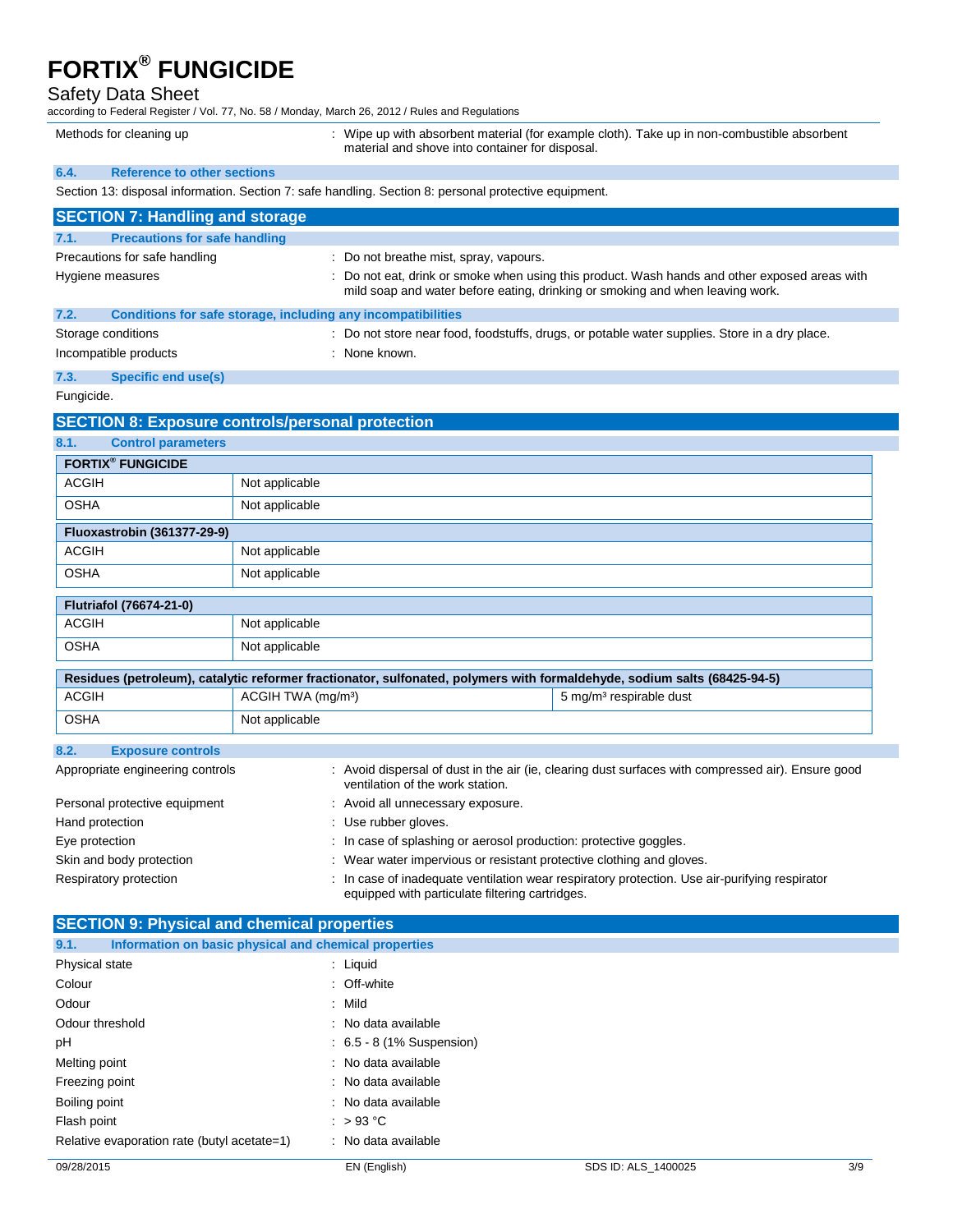### Safety Data Sheet

according to Federal Register / Vol. 77, No. 58 / Monday, March 26, 2012 / Rules and Regulations

| Flammability (solid, gas)        | : No data available                                                                                                                                    |
|----------------------------------|--------------------------------------------------------------------------------------------------------------------------------------------------------|
| Explosive limits                 | : No data available                                                                                                                                    |
| <b>Explosive properties</b>      | : No data available                                                                                                                                    |
| Oxidising properties             | : No data available                                                                                                                                    |
| Vapour pressure                  | : No data available                                                                                                                                    |
| Relative density                 | : No data available                                                                                                                                    |
| Relative vapour density at 20 °C | : No data available                                                                                                                                    |
| Density                          | $: 9.44$ lb/gal                                                                                                                                        |
| Solubility                       | : Water: Solubility in water of component(s) of the mixture :<br>• Fluoxastrobin: 43 mg/l @ 20 °C pH 4; 2.29 mg/l @ 20 °C pH 7; 2.27 mg/l @ 20 °C pH 9 |
| Log Pow                          | : No data available                                                                                                                                    |
| Log Kow                          | : No data available                                                                                                                                    |
| Auto-ignition temperature        | : No data available                                                                                                                                    |
| Decomposition temperature        | : No data available                                                                                                                                    |
| Viscosity                        | : No data available                                                                                                                                    |
| Viscosity, kinematic             | : No data available                                                                                                                                    |
| Viscosity, dynamic               | : 800 - 1200 cP @ 25 °C                                                                                                                                |
|                                  |                                                                                                                                                        |

### **9.2. Other information**

No additional information available

| <b>SECTION 10: Stability and reactivity</b>        |                           |                     |     |
|----------------------------------------------------|---------------------------|---------------------|-----|
| <b>Reactivity</b><br>10.1.                         |                           |                     |     |
| No dangerous reactions known.                      |                           |                     |     |
| 10.2.<br><b>Chemical stability</b>                 |                           |                     |     |
| Stable under normal conditions.                    |                           |                     |     |
| 10.3.<br><b>Possibility of hazardous reactions</b> |                           |                     |     |
| Hazardous polymerization will not occur.           |                           |                     |     |
| 10.4.<br><b>Conditions to avoid</b>                |                           |                     |     |
| None known.                                        |                           |                     |     |
| 10.5.<br><b>Incompatible materials</b>             |                           |                     |     |
| None known.                                        |                           |                     |     |
| <b>Hazardous decomposition products</b><br>10.6.   |                           |                     |     |
| Carbon monoxide. Nitrogen oxides.                  |                           |                     |     |
| <b>SECTION 11: Toxicological information</b>       |                           |                     |     |
| Information on toxicological effects<br>11.1.      |                           |                     |     |
| Likely routes of exposure                          | : Skin and eye contact    |                     |     |
| Acute toxicity                                     | Not classified            |                     |     |
| <b>FORTIX® FUNGICIDE</b>                           |                           |                     |     |
| LD50 oral rat                                      | > 2000 mg/kg              |                     |     |
| LD50 dermal rat                                    | > 5050 mg/kg              |                     |     |
| LC50 inhalation rat (mg/l)                         | $> 2.12$ mg/l/4h          |                     |     |
| <b>Fluoxastrobin (361377-29-9)</b>                 |                           |                     |     |
| LD50 oral rat                                      | > 5000 mg/kg              |                     |     |
| LD50 dermal rat                                    | > 5000 mg/kg              |                     |     |
| LC50 inhalation rat (mg/l)                         | 4.9 mg/l/4h               |                     |     |
| ATE US (vapours)                                   | 4.900 mg/l/4h             |                     |     |
| ATE US (dust, mist)                                | 4.900 mg/l/4h             |                     |     |
| Flutriafol (76674-21-0)                            |                           |                     |     |
| LD50 oral rat                                      | 1140 mg/kg                |                     |     |
| LD50 dermal rabbit                                 | 1000 mg/kg                |                     |     |
| LC50 inhalation rat (mg/l)                         | 1.6 mg/l/4h               |                     |     |
| ATE US (oral)                                      | 1140.000 mg/kg bodyweight |                     |     |
| 09/28/2015                                         | EN (English)              | SDS ID: ALS 1400025 | 4/9 |
|                                                    |                           |                     |     |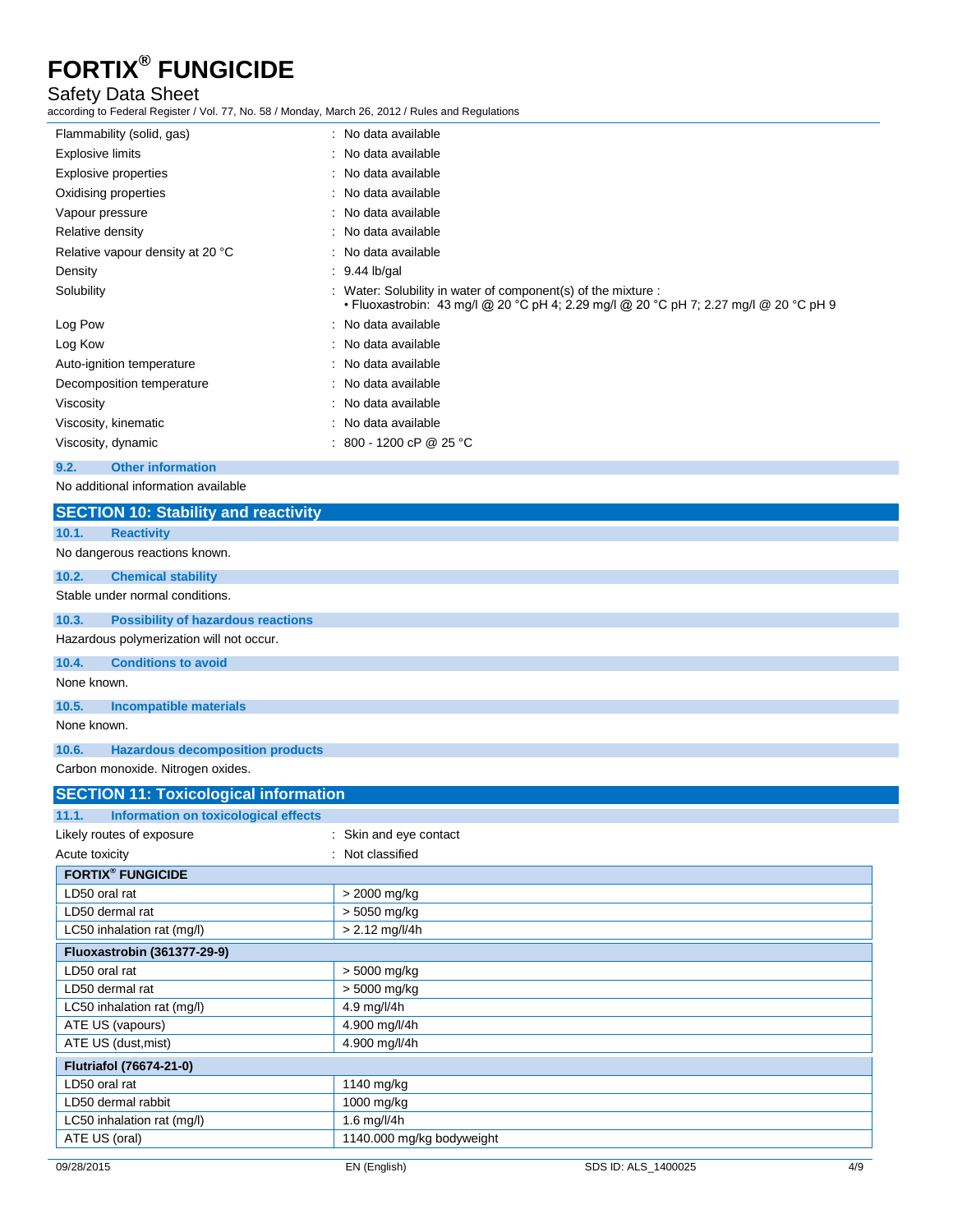### Safety Data Sheet

according to Federal Register / Vol. 77, No. 58 / Monday, March 26, 2012 / Rules and Regulations

| ccording to Federal Register / Vol. 77, No. 58 / Monday, March 26, 2012 / Rules and Regulations |                                                                                                                          |
|-------------------------------------------------------------------------------------------------|--------------------------------------------------------------------------------------------------------------------------|
| Flutriafol (76674-21-0)                                                                         |                                                                                                                          |
| ATE US (dermal)                                                                                 | 1000.000 mg/kg bodyweight                                                                                                |
| ATE US (vapours)                                                                                | 1.600 mg/l/4h                                                                                                            |
| ATE US (dust, mist)                                                                             | 1.600 mg/l/4h                                                                                                            |
|                                                                                                 | Residues (petroleum), catalytic reformer fractionator, sulfonated, polymers with formaldehyde, sodium salts (68425-94-5) |
| LD50 oral rat                                                                                   | > 2000 mg/kg                                                                                                             |
| LD50 dermal rabbit                                                                              | > 2000 mg/kg                                                                                                             |
| Skin corrosion/irritation                                                                       | : Not classified                                                                                                         |
|                                                                                                 | (Slightly irritating to skin)                                                                                            |
| Serious eye damage/irritation                                                                   | : Not classified                                                                                                         |
|                                                                                                 | (Slightly irritating to eyes.)                                                                                           |
| Respiratory or skin sensitisation                                                               | : Not classified                                                                                                         |
|                                                                                                 | (No sensitizing reaction was observed for guinea pigs)                                                                   |
| Germ cell mutagenicity                                                                          | Not classified                                                                                                           |
| Carcinogenicity                                                                                 | Not classified                                                                                                           |
| Reproductive toxicity                                                                           | Not classified                                                                                                           |
| Specific target organ toxicity (single exposure)                                                | Not classified                                                                                                           |
| Specific target organ toxicity (repeated<br>exposure)                                           | : Causes damage to organs through prolonged or repeated exposure.                                                        |
| <b>Fluoxastrobin (361377-29-9)</b>                                                              |                                                                                                                          |
| NOAEL (oral, rat, 90 days)                                                                      | 1.5 mg/kg bodyweight/day liver effects                                                                                   |
| <b>Flutriafol (76674-21-0)</b>                                                                  |                                                                                                                          |
| LOAEL (oral, rat, 90 days)                                                                      | 15 mg/kg bodyweight/day                                                                                                  |
| Aspiration hazard                                                                               | : Not classified                                                                                                         |
| <b>SECTION 12: Ecological information</b>                                                       |                                                                                                                          |
| 12.1.<br><b>Toxicity</b>                                                                        |                                                                                                                          |
| Ecology - water                                                                                 | : Toxic to aquatic life with long lasting effects.                                                                       |
| <b>Fluoxastrobin (361377-29-9)</b>                                                              |                                                                                                                          |
| LC50 fish 1                                                                                     | 0.435 mg/l 96 h Oncorhuchus mykiss                                                                                       |
| LC50 other aquatic organisms 1                                                                  | 0.053 mg/l 96 h M. bahia                                                                                                 |
| EC50 Daphnia 1                                                                                  | 0.48 mg/l 48 h                                                                                                           |
| LC50 fish 2                                                                                     | 0.57 mg/l 96 h Cyprinus carpio; 0.97 mg/l 96 h Lepomis macrochirus                                                       |
| Flutriafol (76674-21-0)                                                                         |                                                                                                                          |
| LC50 fish 1                                                                                     | 61 mg/l 96 h Oncorhuchus mykiss                                                                                          |
| EC50 Daphnia 1                                                                                  | 78 mg/l 48 h                                                                                                             |
| LC50 fish 2                                                                                     | 77 mg/l 96 h Cyprinus carpio                                                                                             |
| 12.2.<br><b>Persistence and degradability</b>                                                   |                                                                                                                          |
| <b>Fluoxastrobin (361377-29-9)</b>                                                              |                                                                                                                          |
| Persistence and degradability                                                                   | Not rapidly degradable.                                                                                                  |

**12.3. Bioaccumulative potential Fluoxastrobin (361377-29-9)**

| Bioconcentration factor (BCF REACH)   | 52.1                                 |
|---------------------------------------|--------------------------------------|
| Log Pow                               | $2.86 \ @ \ 20 \ ^{\circ}C$          |
| Bioaccumulative potential             | Does not biaccumulate significantly. |
| <b>Flutriafol (76674-21-0)</b>        |                                      |
| Log Kow                               | 2.29                                 |
| 12.4.<br><b>Mobility in soil</b>      |                                      |
| <b>Fluoxastrobin (361377-29-9)</b>    |                                      |
| Ecology - soil                        | Slightly mobile in soil.             |
| 12.5.<br><b>Other adverse effects</b> |                                      |

No additional information available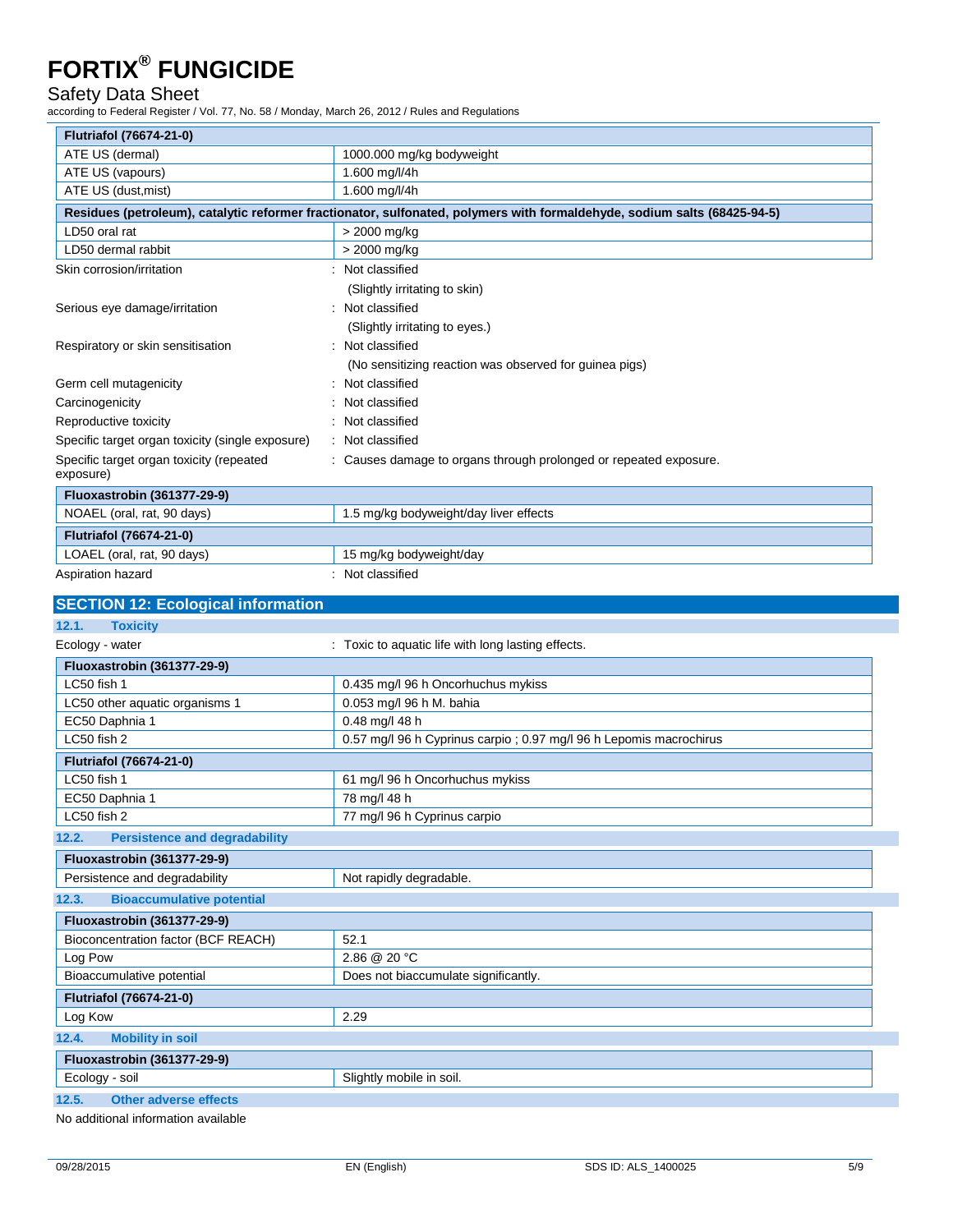### Safety Data Sheet

according to Federal Register / Vol. 77, No. 58 / Monday, March 26, 2012 / Rules and Regulations

| <b>SECTION 13: Disposal considerations</b>                |                                                                                      |
|-----------------------------------------------------------|--------------------------------------------------------------------------------------|
| 13.1.<br><b>Waste treatment methods</b>                   |                                                                                      |
| Sewage disposal recommendations                           | : Do not dispose of waste into sewer.                                                |
| Waste disposal recommendations                            | Dispose in a safe manner in accordance with local/national regulations. Disposal via |
|                                                           | incineration is recommended.                                                         |
| <b>SECTION 14: Transport information</b>                  |                                                                                      |
| <b>Department of Transportation (DOT)</b>                 |                                                                                      |
| In accordance with DOT                                    |                                                                                      |
| Not considered a dangerous good for transport regulations |                                                                                      |
| <b>Additional information</b>                             |                                                                                      |
| Other information                                         | : No supplementary information available.                                            |
|                                                           |                                                                                      |
| <b>ADR</b>                                                |                                                                                      |
| Transport document description                            | : UN 3082 ENVIRONMENTALLY HAZARDOUS SUBSTANCE, LIQUID, N.O.S. (Fluoxastrobin),       |
|                                                           | 9, III, (E)                                                                          |
| Packing group (ADR)                                       | : III                                                                                |
| Class (ADR)                                               | : 9 - Miscellaneous dangerous substances and articles                                |
| Hazard identification number (Kemler No.)                 | : 90                                                                                 |
| Classification code (ADR)                                 | : M6                                                                                 |
| Danger labels (ADR)                                       | : 9 - Miscellaneous dangerous substances and articles                                |
|                                                           |                                                                                      |
| Orange plates                                             | 90<br>3082                                                                           |
| Tunnel restriction code (ADR)                             | E                                                                                    |
| Limited quantities (ADR)                                  | : 51                                                                                 |
| Excepted quantities (ADR)                                 | $\therefore$ E1                                                                      |
| <b>Transport by sea</b><br><b>IMDG</b>                    |                                                                                      |
| Transport hazard class(es) (IMDG)                         | : 9                                                                                  |
| Danger labels (IMDG)                                      | 9                                                                                    |
|                                                           |                                                                                      |
| Marine pollutant                                          | : Yes                                                                                |
|                                                           |                                                                                      |
| UN-No. (IMDG)                                             | : 3082                                                                               |
| Proper Shipping Name (IMDG)                               | : ENVIRONMENTALLY HAZARDOUS SUBSTANCE, LIQUID, N.O.S. (Fluoxastrobin)                |
| Class (IMDG)                                              | : 9 - Miscellaneous dangerous substances and articles                                |
| Packing group (IMDG)                                      | : III - substances presenting low danger                                             |
|                                                           |                                                                                      |
| <b>Air transport</b><br><b>IATA</b>                       |                                                                                      |
| Transport hazard class(es) (IATA)                         | . 9                                                                                  |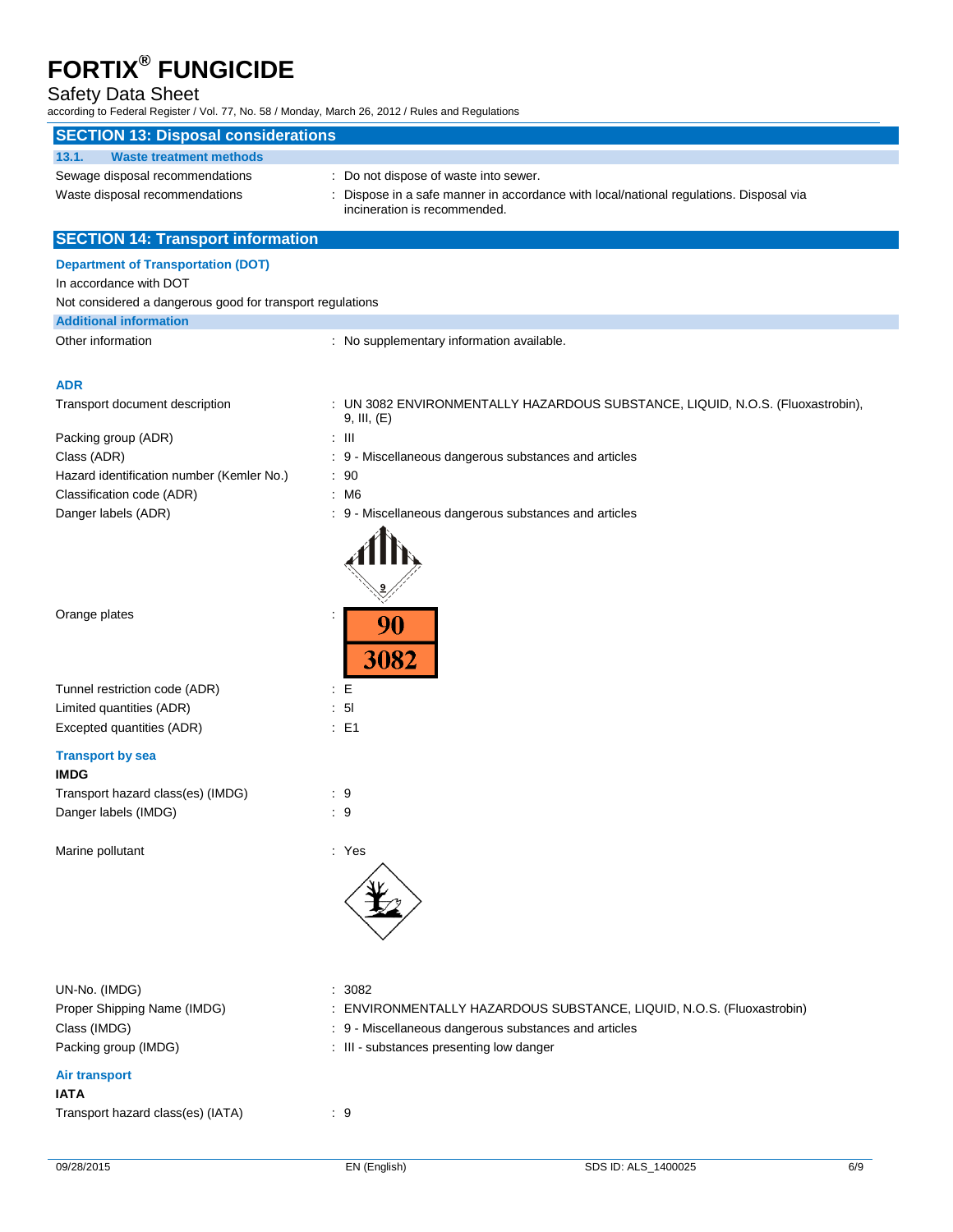### Safety Data Sheet

according to Federal Register / Vol. 77, No. 58 / Monday, March 26, 2012 / Rules and Regulations

| Hazard labels (IATA) |  |
|----------------------|--|
|                      |  |

#### Marine pollutant in the set of the set of the set of the set of the set of the set of the set of the set of the set of the set of the set of the set of the set of the set of the set of the set of the set of the set of the



| UN-No. (IATA)               | : 3082             |
|-----------------------------|--------------------|
| Proper Shipping Name (IATA) | : Envir            |
| Class (IATA)                | $\therefore$ 9 - M |
| Packing group (IATA)        | : III - N          |

- : Environmentally hazardous substance, liquid, n.o.s. (Fluoxastrobin)
- : 9 Miscellaneous Dangerous Goods

: III - Minor Danger

### **SECTION 15: Regulatory information**

#### **15.1. US Federal regulations**

**Fluoxastrobin (361377-29-9)**

Not listed on the United States TSCA (Toxic Substances Control Act) inventory

#### **Flutriafol (76674-21-0)**

Not listed on the United States TSCA (Toxic Substances Control Act) inventory

**Residues (petroleum), catalytic reformer fractionator, sulfonated,** polymers with formaldehyde, sodium salts **(68425-94-5)**

Listed on the United States TSCA (Toxic Substances Control Act) inventory

### **15.2. International regulations**

#### **CANADA**

#### **Fluoxastrobin (361377-29-9)**

Not listed on the Canadian DSL (Domestic Substances List) inventory.

#### **Flutriafol (76674-21-0)**

Not listed on the Canadian DSL (Domestic Substances List) inventory.

**Residues (petroleum), catalytic reformer fractionator, sulfonated,** polymers with formaldehyde, sodium salts **(68425-94-5)**

Listed on the Canadian DSL (Domestic Substances List) inventory.

#### **EU-Regulations**

#### **Fluoxastrobin (361377-29-9)**

Not listed on the EEC inventory EINECS (European Inventory of Existing Commercial Chemical Substances)

#### **Flutriafol (76674-21-0)**

Not listed on the EEC inventory EINECS (European Inventory of Existing Commercial Chemical Substances)

**Residues (petroleum), catalytic reformer fractionator, sulfonated,** polymers with formaldehyde, sodium salts **(68425-94-5)**

Not listed on the EEC inventory EINECS (European Inventory of Existing Commercial Chemical Substances)

#### **Classification according to Regulation (EC) No. 1272/2008 [CLP]**

STOT RE 1 H372 Aquatic Chronic 2 H411 Full text of classification categories and H statements : see section 16

#### **National regulations**

| <b>Fluoxastrobin (361377-29-9)</b>                              |
|-----------------------------------------------------------------|
| Not listed on the Canadian Non-Domestic Substances List (NDSL). |
| <b>Flutriafol (76674-21-0)</b>                                  |
| Not listed on the Canadian Non-Domestic Substances List (NDSL). |
|                                                                 |

### **15.3. US State regulations**

No additional information available

#### **15.4. US EPA - FIFRA Regulations**

This chemical is a pesticide product registered by the United States Environmental Protection Agency and is subject to certain labeling requirements under federal pesticide law. These requirements differ from the classification criteria and hazard information required for safety data sheets (SDS), and for workplace labels of non-pesticide chemicals. The hazard information required on the pesticide label is reproduced below. The pesticide label also includes other important information, including directions for use.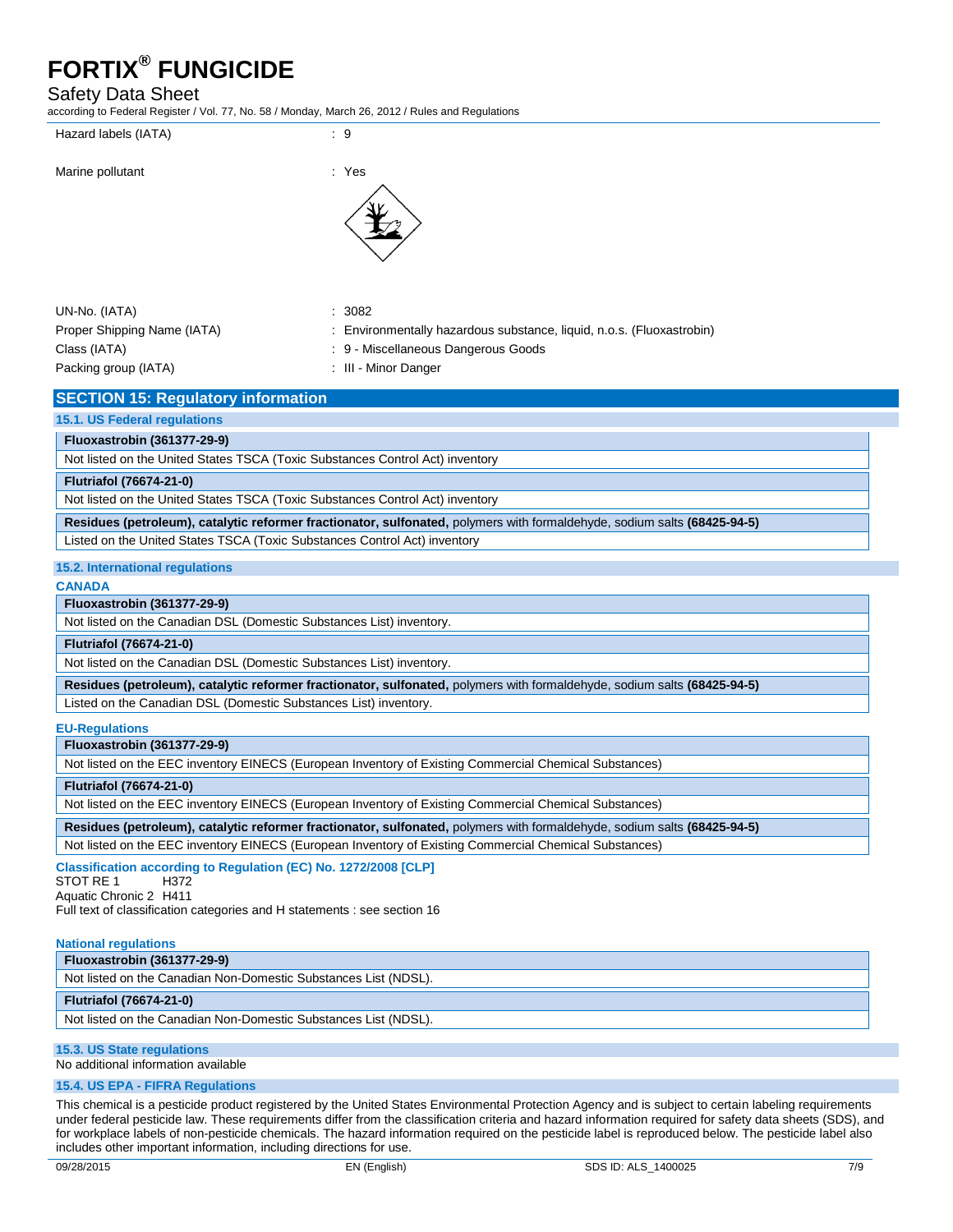Safety Data Sheet

according to Federal Register / Vol. 77, No. 58 / Monday, March 26, 2012 / Rules and Regulations

| Signal word (FIFRA)                  | : Caution.                                                                                                                                                                                                                                                                                                                                                                                                                                                                                                                          |
|--------------------------------------|-------------------------------------------------------------------------------------------------------------------------------------------------------------------------------------------------------------------------------------------------------------------------------------------------------------------------------------------------------------------------------------------------------------------------------------------------------------------------------------------------------------------------------------|
| Hazard statements (FIFRA)            | : Harmful if swallowed.                                                                                                                                                                                                                                                                                                                                                                                                                                                                                                             |
|                                      | Wash thoroughly with soap and water after handling and before eating, drinking, chewing gum,<br>using tobacco or using the toilet.                                                                                                                                                                                                                                                                                                                                                                                                  |
| Environmental hazards                | This pesticide is toxic to fish and aquatic invertebrates. Drift and runoff may be hazardous to<br>aquatic organisms in water adjacent to treated areas. The active ingredient in this product can be<br>persistent for several months or longer. Do not apply directly to water or to areas where surface<br>water is present or to intertidal areas below the mean high water mark, or other sensitive areas<br>that may be exposed to spray drift. Do not contaminate water when disposing of equipment<br>washwater or rinsate. |
|                                      | Ground Water Advisory: Flutriaol has properties and characteristics associated with chemicals<br>detected in ground water. This chemical may leach into ground water if used in areas where<br>saoils are permeable, particularly where the water table is shallow.                                                                                                                                                                                                                                                                 |
|                                      | Surface Water Advisory: this product may impact surface water quality due to runoff of rain<br>water. This is especially true for poorly draining soils and soils with shallow ground water. This<br>product is classified as having a high potential for reaching surface water via runoff for severla<br>months or more after application.                                                                                                                                                                                        |
| Physical or Chemical hazards         | : None                                                                                                                                                                                                                                                                                                                                                                                                                                                                                                                              |
| <b>SECTION 16: Other information</b> |                                                                                                                                                                                                                                                                                                                                                                                                                                                                                                                                     |
| Indication of changes                | : GHS classification information. Transport information.                                                                                                                                                                                                                                                                                                                                                                                                                                                                            |
| Revision date                        | : 09/28/2015                                                                                                                                                                                                                                                                                                                                                                                                                                                                                                                        |
| Data sources                         | : European Chemicals Agency (ECHA) Registered Substances list. Accessed at<br>http://echa.europa.eu/.                                                                                                                                                                                                                                                                                                                                                                                                                               |
|                                      | Krister Forsberg and S.Z. Mansdorf, "Quick Selection Guide to Chemical Protective Clothing",<br>Fifth Edition.                                                                                                                                                                                                                                                                                                                                                                                                                      |
|                                      | OSHA 29CFR 1910.1200 Hazard Communication Standard.                                                                                                                                                                                                                                                                                                                                                                                                                                                                                 |
|                                      | <b>TSCA Chemical Substance Inventory. Accessed at</b><br>http://www.epa.gov/oppt/existingchemicals/pubs/tscainventory/howto.html.                                                                                                                                                                                                                                                                                                                                                                                                   |
| Abbreviations and acronyms           | : ACGIH (American Conference of Governement Industrial Hygienists).                                                                                                                                                                                                                                                                                                                                                                                                                                                                 |
|                                      | ATE: Acute Toxicity Estimate.                                                                                                                                                                                                                                                                                                                                                                                                                                                                                                       |
|                                      | CAS (Chemical Abstracts Service) number.                                                                                                                                                                                                                                                                                                                                                                                                                                                                                            |
|                                      | CLP: Classification, Labelling, Packaging.                                                                                                                                                                                                                                                                                                                                                                                                                                                                                          |
|                                      | EC50: Environmental Concentration associated with a response by 50% of the test population.                                                                                                                                                                                                                                                                                                                                                                                                                                         |
|                                      | GHS: Globally Harmonized System (of Classification and Labeling of Chemicals).                                                                                                                                                                                                                                                                                                                                                                                                                                                      |
|                                      | LD50: Lethal Dose for 50% of the test population.                                                                                                                                                                                                                                                                                                                                                                                                                                                                                   |
|                                      | OSHA: Occupational Safety & Health Administration.                                                                                                                                                                                                                                                                                                                                                                                                                                                                                  |
|                                      | STEL: Short Term Exposure Limits.                                                                                                                                                                                                                                                                                                                                                                                                                                                                                                   |
|                                      | <b>TSCA: Toxic Substances Control Act.</b>                                                                                                                                                                                                                                                                                                                                                                                                                                                                                          |
|                                      | TWA: Time Weight Average.                                                                                                                                                                                                                                                                                                                                                                                                                                                                                                           |
| Other information                    | : None.                                                                                                                                                                                                                                                                                                                                                                                                                                                                                                                             |